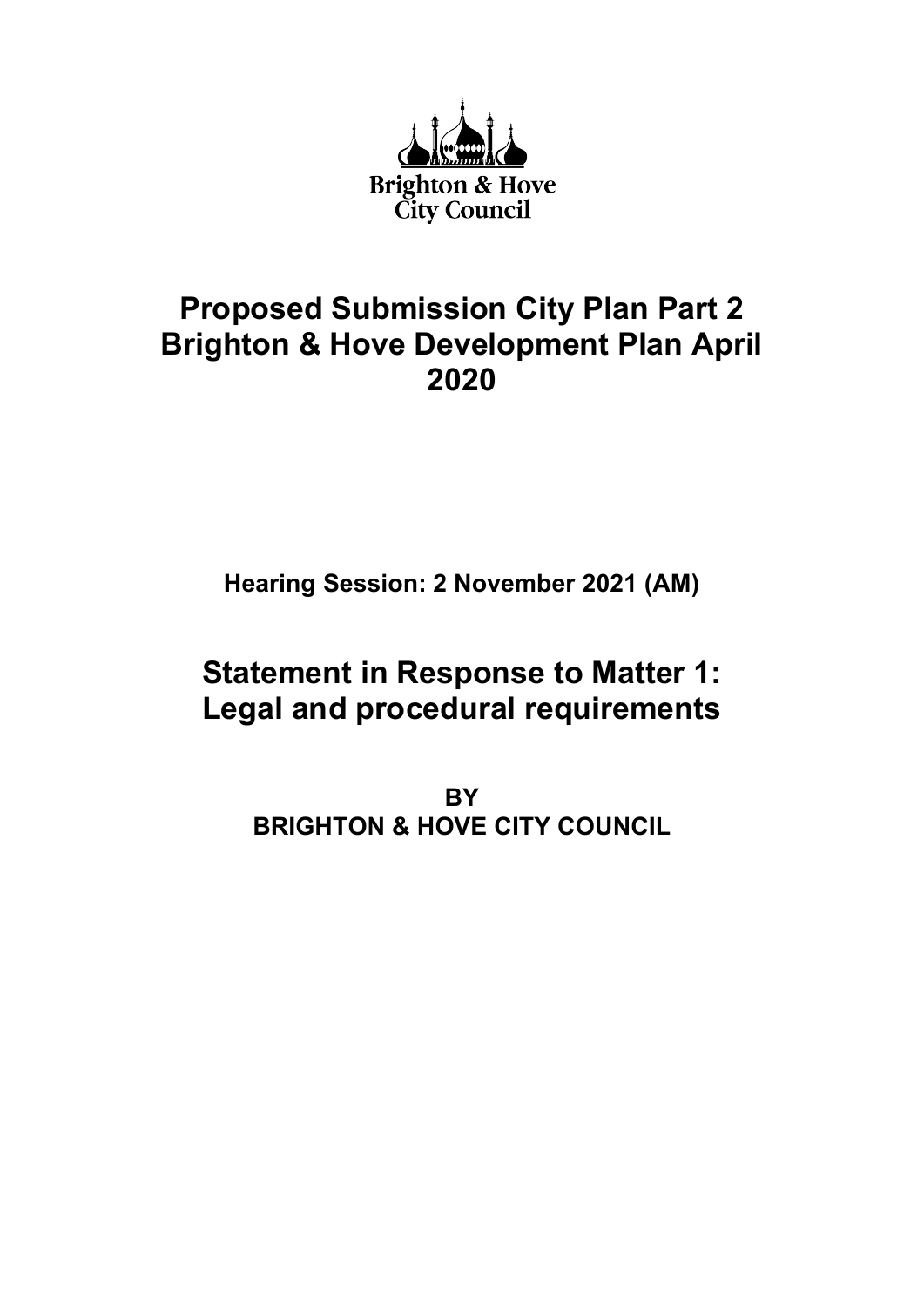Matter 1: Statement by Brighton & Hove City Council 4 th October 2021

# List of Abbreviations

AMR - Authority Monitoring Report CPP1 - City Plan Part 1 CPP2 – City Plan Part 2 DPD - Development Plan Document DTC - Duty to Cooperate HEQIA – Health & Equalities Impact Assessment HRA – Habitats Regulation Assessment JAAP – Joint Area Action Plan (Shoreham Harbour) LDS - Local Development Scheme LPAs - Local Planning Authorities LDS – Local Development Scheme LSS - Local Strategic Statement NPPF - National Planning Policy Framework NPPG – National Planning Policy Guidance SA - Sustainability Appraisal SAC – Special Areas of Conservation SCI – Statement of Community Involvement SEA – Strategic Environmental Assessment

SOCG – Statement of Common Ground

SDNP – South Downs National Park

SDNPA – South Downs National Park Authority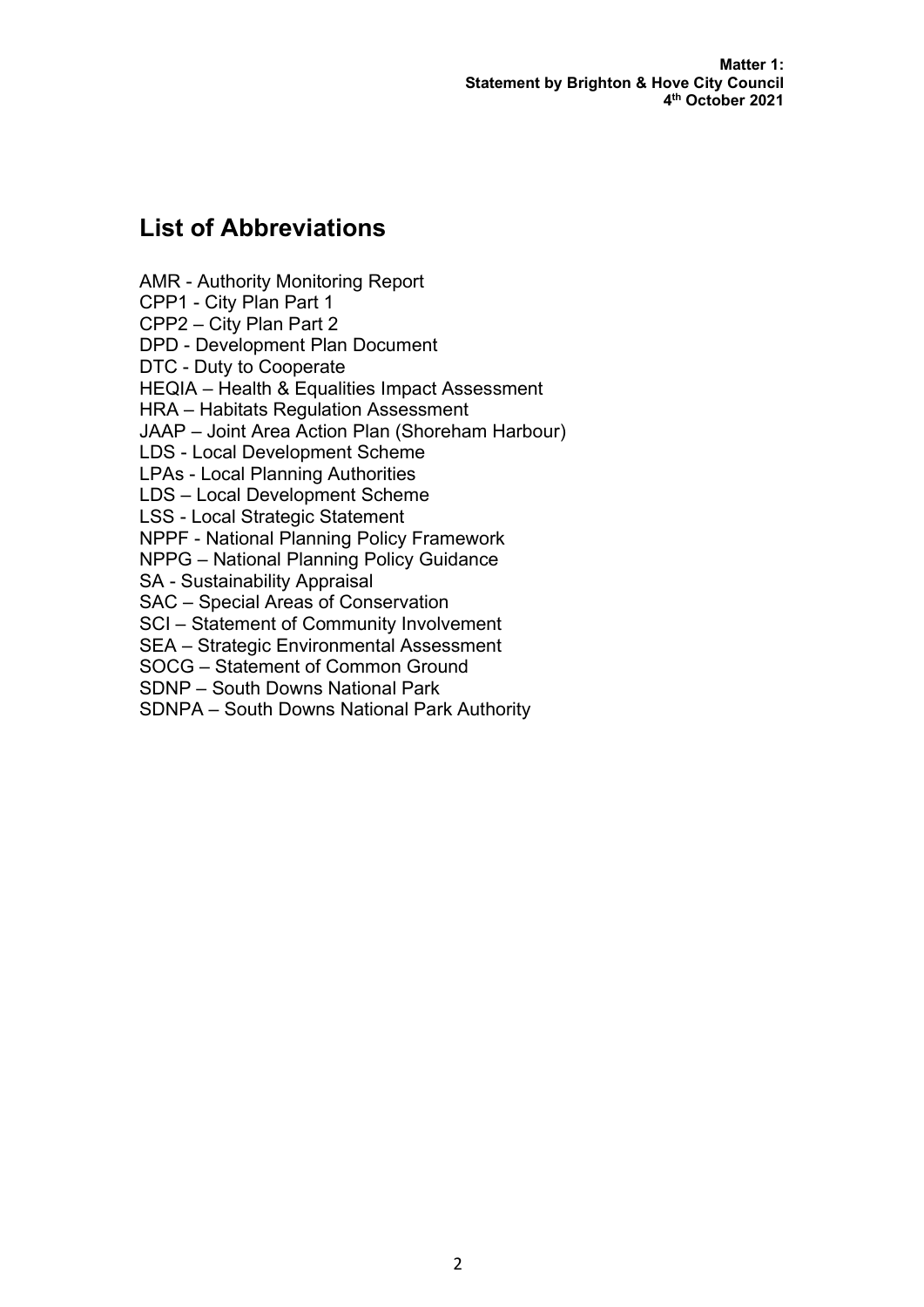# Issue 1 Duty to Cooperate?

Q1. What strategic, cross-boundary matters have arisen through the preparation of the Plan and what cooperation took place to resolve them? (defined as matters having a significant effect on at least two planning areas)<sup>1</sup> (See Initial Question 13 - 16 and the Council's response)

- 1. As set out in the Council's response to Initial Question 15, most strategic, cross boundary planning matters were addressed through the preparation and examination of the CPP1 and do not fall to be reopened as part of this Plan (see also SD10 Duty to Cooperate Paper, paragraphs 1.4 – 1.5).
- 2. However, because the Duty to Cooperate (DTC) is an ongoing activity, the council has prepared and updated a DTC Statement (SD10, May 2021) setting out how the council has continued to engage with neighbouring authorities and other groups / bodies throughout the preparation of the submitted Plan. This includes those strategic planning matters (e.g. housing and employment land provision) that go beyond the scope of this Plan.
- 3. With regard to the preparation of CPP2, the DTC has been specifically engaged in relation to: a) The provision to be made for gypsy and traveller accommodation as required by CPP1 Policy CP22 (See SD10, paragraphs 3.9 – 3.19); and b) Consideration of cross-border issues of the Ashdown Forest SAC (see SD10 paragraphs 3.20-3.26).
- 4. In relation to the provision for gypsy and traveller accommodation, SD10 details that the Council:
	- Undertook a joint site search exercise with the South Downs National Park Authority (SDNPA) in 2017 (ED05 – Gypsy and Traveller Site Assessments, BHCC and SDNPA) to look for suitable sites to accommodate assessed need (at that time for 6 pitches to be provided by 2019);
	- Commissioned an independent review of the robustness of the site search process and assessment of one shortlisted site<sup>2</sup> (ED06  $-$ Brighton & Hove Detailed Traveller Site Assessment, 2017);
	- Contacted all neighbouring local planning authorities at the Regulation 18 Draft Plan stage to establish if the unmet need could be accommodated in neighbouring areas (SD10 Appendix 6)
	- Commissioned an updated Gypsy and Traveller Accommodation Assessment with the SDNPA (ED04 –BHCC and SDNPA, 2019) to take account of the government's revised traveller definition and to cover the period 2019-2034. This concluded there is no need for

<sup>1</sup> S33A(4) Planning and Compulsory Purchase Act 2004

 $2$  The site was subsequently found to be unavailable for development.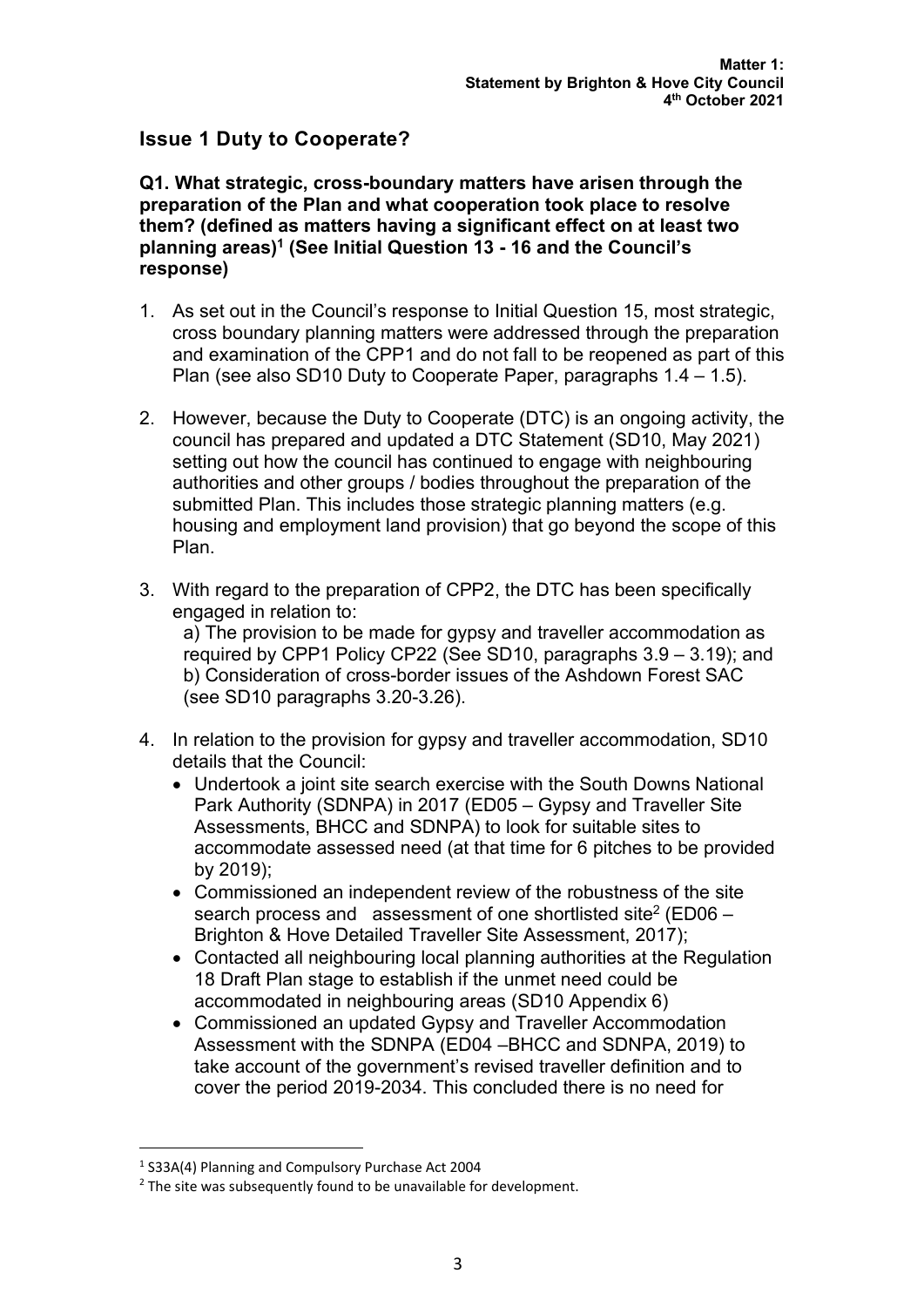additional pitches for need arising within Brighton & Hove (outside of the SDNPA) for traveller households that met the planning definition.

- Agreed a Statement of Common Ground (SOCG) with the SDNPA to continue to work jointly to seek to address the need arising in the National Park that falls within the administrative area of Brighton & Hove (SD10 Appendix 5).
- Agreed a SOCG with all neighbouring authorities regarding their capacity to meet unmet need arising within the SDNPA area of Brighton & Hove (SD10, Appendix 5).
- 5. In relation to cross-boundary issues of the Ashdown Forest SAC, consultation with Natural England agreed the findings of HRA studies which concluded that planned growth in Brighton & Hove will not adversely impact the integrity of the SAC either on its own or 'in combination with other plans and projects (SD10, Section 3 and SD08c).

#### Q2. Has the Council maximised the effectiveness of the Plan by engaging actively and on an ongoing basis with prescribed bodies on the strategic matters relevant to this Plan and what form has it taken?

6. Yes, as described above and in BHCC01 Council's response to the Inspector's initial questions (Initial Question 13 - 16 and the Council's response). Further detail on the nature of engagement is set out in SD10 (Section 4 and 5; Appendix 1 and 2).

Q.3 In overall terms, has the Duty to Cooperate under sections 22(5)(c) and 33A of the Planning and Compulsory Purchase Act 2004 (2004 Act) and Regulation 4 of the Town and Country Planning (Local Planning) (England) Regulations (2012) (2012 Regulations) been complied with, having regard to advice contained in the National Planning Policy Framework (NPPF) and the National Planning Practice Guidance (the PPG)?

7. Yes, the Council is satisfied that in preparing the CPP2 it has complied with the DTC requirements set out in legislation and advice in the NPPF and PPG.

## Issue 2 Plan preparation and public consultation

#### Q1. Has the Plan been prepared in accordance with the published Local Development Scheme (LDS)<sup>3</sup> in terms of its form, scope and timing? (See Initial Question 18 and the Council's response)

8. Yes, the CPP2 has been prepared in accordance with CD11 Local Development Scheme (LDS) 2020-2023 in terms of its role, subject, coverage and in broad alignment with its timing<sup>4</sup>. The LDS has been kept

 $3$  CD11

<sup>4</sup> CD11 page 4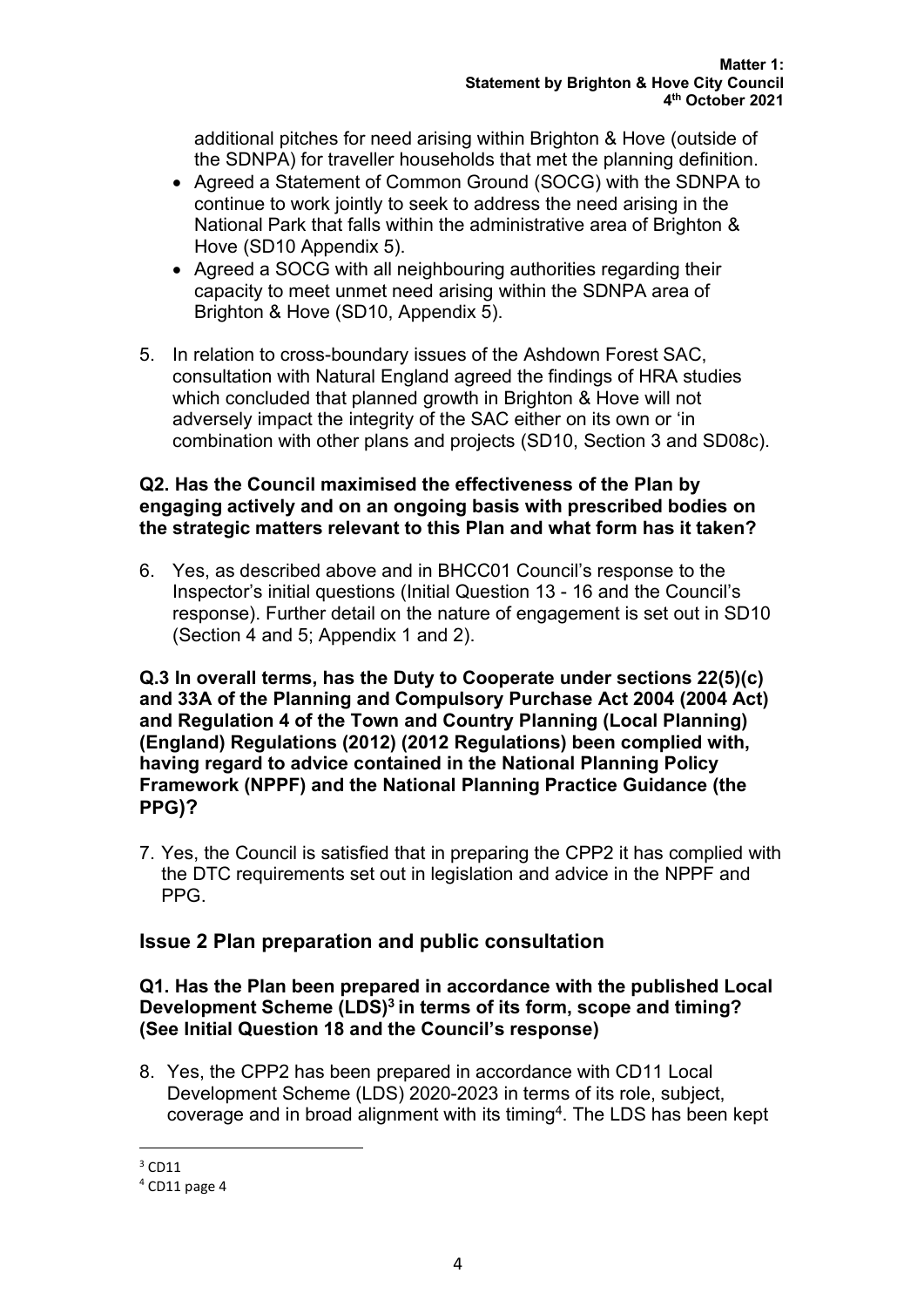up to date during the plan-making process with the November 2020 version reflecting Covid-19 pandemic delays to the Regulation 19 consultation. The government's national lockdown in early 2021 also impacted council staff capacity which resulted in a three month delay in Submission. All consultees were informed of the minor delay through a May 2021 newsletter and website update.

#### Q2. Has public consultation been carried out in accordance with the Council's Statement of Community Involvement (2015 and 2020)<sup>5</sup>, and the requirements of the 2004 Act and 2012 Regulations?

- 9. Yes, public consultation has been carried out in accordance with the Council's Statement of Community Involvement (SCI) (2015 and 2020), and the requirements of the 2004 Act and 2012 Regulations.
- 10. Preparation of CPP2 involved 3 separate phases of public consultation. Details of the Regulation 18 Issues and Options Scoping (2016) and draft CPP2 (2018) consultation are summarised in SD09ai Regulation 20 Statement of Consultation May 2021 (Section 1.3 and Table 1). More detail is presented in the separate Consultation Statements published for each stage of consultation<sup>6</sup>. This includes who was invited to make representations, how consultation was carried out, the number of representations received and how the issues raised in the representations were considered in formulating draft policies/ proposed submission plan along with copies of the representations<sup>7</sup>.
- 11. The Scoping stage consultation (30 June 22 September 2016) allowed for views on the issues the Plan ought to address, possible policy options and a 'call for site exercise'. The Draft CPP2 consultation (5 July - 13 September 2018) invited comments on the detailed policy wording and proposed site allocations before the plan was finalised. These stages of plan preparation provided the opportunity for residents, local groups, stakeholders and statutory consultees to influence the shape of the plan and its policies and involved focused workshops and stakeholder events in accordance with the SCI.
- 12. The Regulation 19 consultation on the Proposed Submission CPP2 (7 September – 30 October 2020) invited formal representations on the soundness of the Plan and legal compliance matters. A summary of main issues is set out in Appendix 9 of SD09ai and copies of the representations were collated and submitted to the government<sup>8</sup>.
- 13. A temporary addendum to the SCI published 23 October 2020 reflected the updated NPPG (13 May 2020) relating to the availability of documents

 $5$  CD12a&b

<sup>6</sup> CD22a Statement of Consultation for CPP2 Scoping Consultation; CD18a Statement of Consultation for Draft CPP2.

<sup>7</sup> CD18b Appendix 4 and Appendix 6 of CD22a

<sup>8</sup> SD09bi-bxiii Appendix 10 and SD09d Appendix 11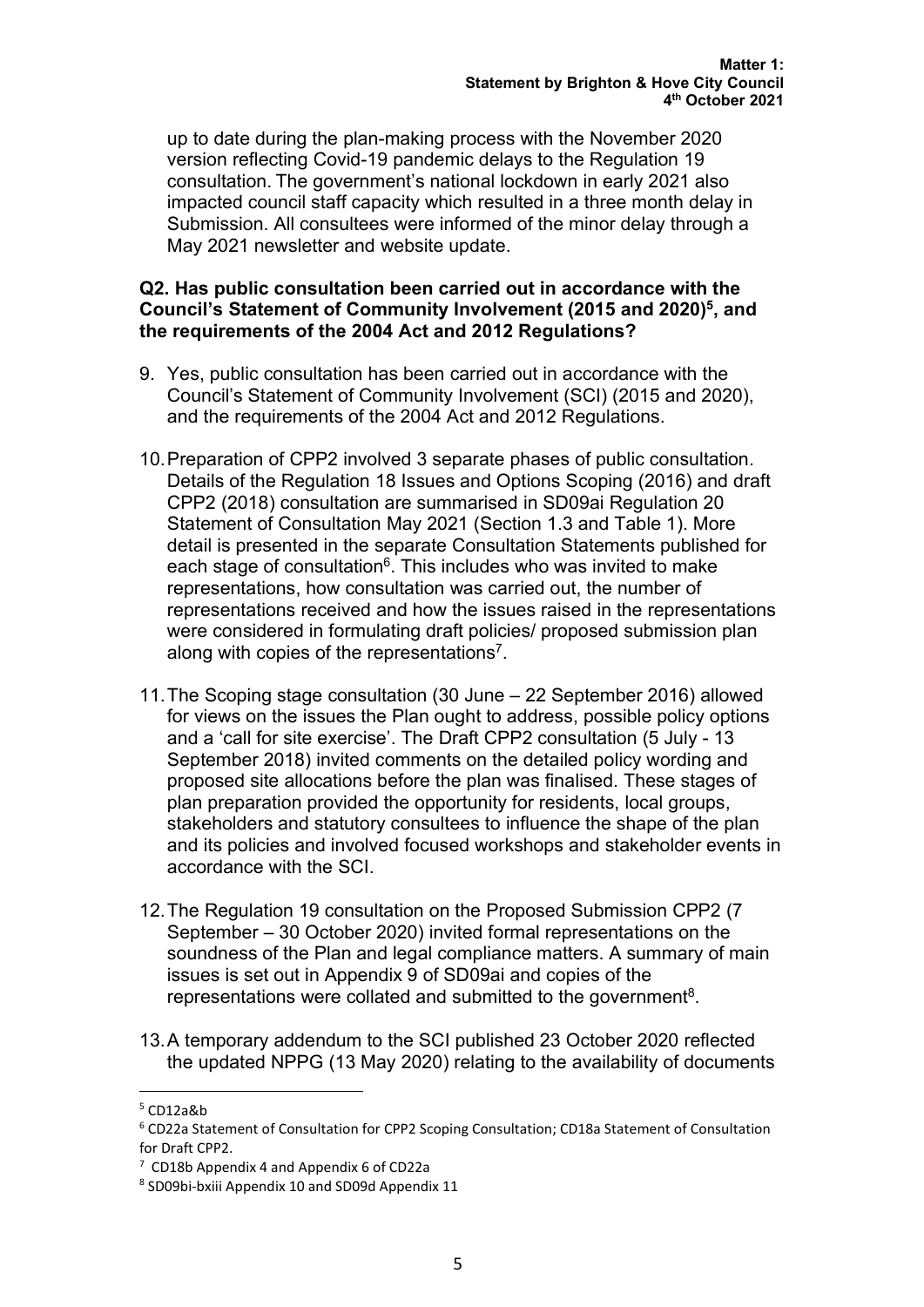due to the Covid-19 restrictions. The council was unable to comply with the SCI 2015 requirements to place paper copies on deposit due to Covid-19 restrictions at the Regulation 19 consultation stage. Changes to the way the documents were made available were in accordance with the 2020 amended regulations $^9$ . All reasonably practicable means were considered to ensure effective community engagement in particular with those without internet access as detailed in SD09ai section 2.3.

# Issue 3 Sustainability Appraisal (SA)

 $Q1$ . Has the Plan been subject to a  $SA^{10}$  and have the requirements for Strategic Environmental Assessment been met? Is it evident that reasonable alternatives have been considered and how the SA has influenced the Plan and dealt with mitigation measures? Are there any representations on the SA itself? (See also Initial Question 6 and the Council's response)

14. A series of iterative appraisals have been undertaken following best practice guidance, as set out in the PPG, and incorporating the SA requirements of the Planning and Compulsory Purchase Act 2004 and the SEA requirements of the Environmental Assessment of Plans and Programmes Regulations 2004 (as amended). A combined SA/SEA has been produced, published and consulted upon alongside each stage of plan preparation, as set out in the following table.

| <b>Stage of document</b><br>preparation | <b>Type/Date SA report published</b>      |
|-----------------------------------------|-------------------------------------------|
| <b>CPP2 Scoping Paper</b>               | SA Scoping Report, June 2016<br>(CD21a&b) |
| Draft CPP2                              | SA, June 2018 (CD17a&b)                   |
| <b>Proposed Submission CPP2</b>         | SA, April 2020 (SD05a&b)                  |

15. SD06a&b (SA Addendum) has been prepared to assess the impacts of the proposed main and minor modifications, set out in SD02 (Schedule of Modifications, now superseded). This is for the purpose of the examination only and has not been subject to consultation. Following the examination hearings, it is envisaged SD06a&b will be superseded by an Addendum which is then consulted upon to address all final Main and Minor Modifications, including any that arise during the examination process.

<sup>&</sup>lt;sup>9</sup> The Town and Country Planning (Local Planning) (England) (Coronarvirus) (Amendment) Regulations 2020 15 July 2020

<sup>10</sup> SD05a&b SD06a&b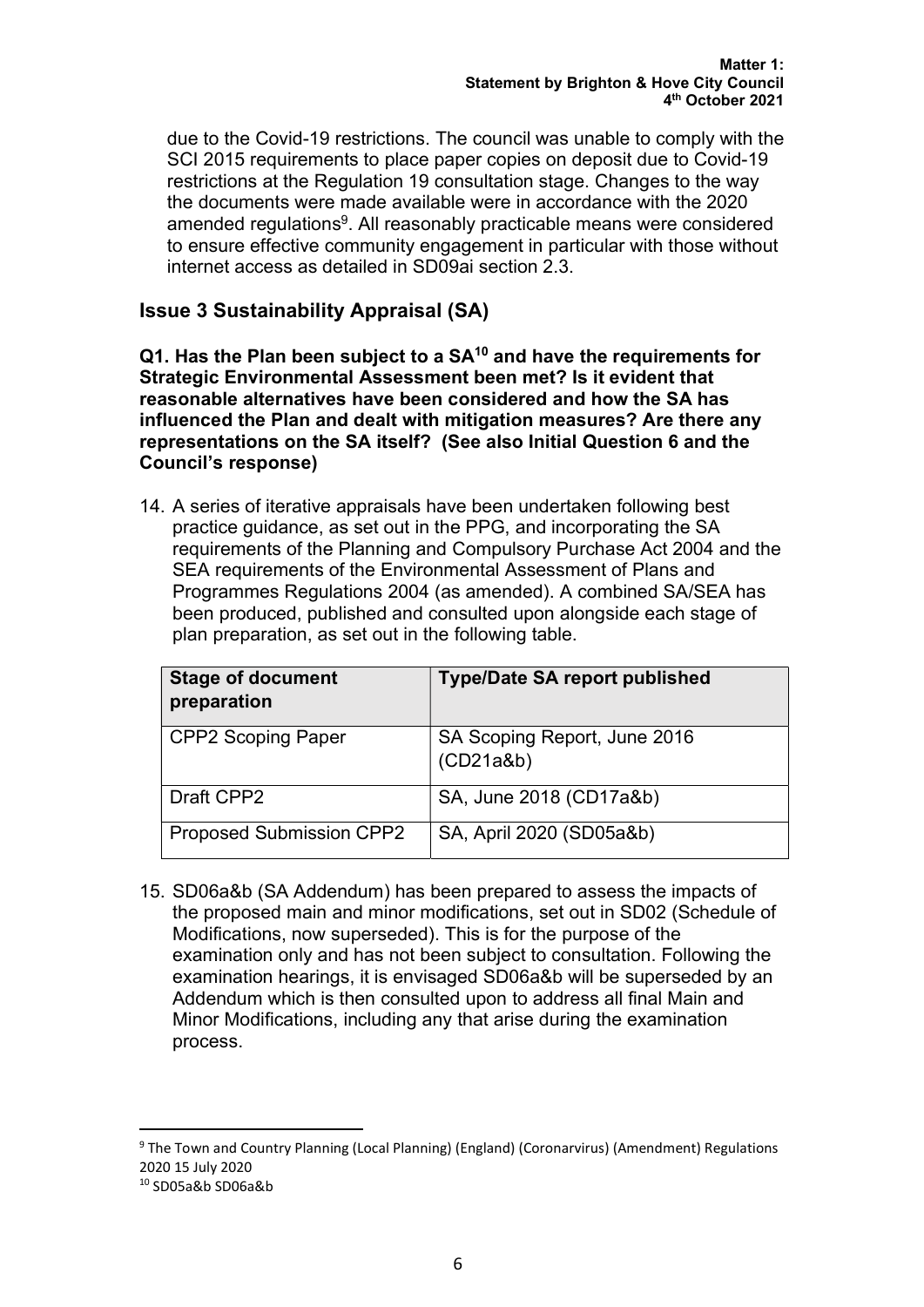- 16. BHCC is confident the SEA requirements have been met. All reports were produced in accordance with Section 12 and Schedule 2 of the SEA Regulations. With the exception of SD06a&b, the SA has been subject to consultation alongside the Plan, in accordance with Section 13 of the SEA Regulations. Tables 1.1. and 1.2 in CD17a (SA Report, 2018) and SD05a (SA Report, 2020) set out the SEA requirements and relevant stages of SA. Each main section of CD17a and SD05a includes an introduction which clearly states the stage of the SA process it comprises and allows for cross-referencing with tables 1.1. and 1.2. Table 1.1 within SD06a sets out the SEA regulatory requirements and signposts to the relevant section of SD05a or SD06a which undertakes the requirements, providing a clearer representation of how all the SEA requirements have been met.
- 17. SD05a, Section 5, summarises the findings of the options, draft policy and final policy assessment undertaken for each policy. Full options assessments are presented in CD17a, Appendix D. SD05a, Section 6, describes the process in relation to site allocations. SD05a, Appendix D, also summarises the options considered and preferred approach. SD05b (NTS, 2020), Section 7, summarises the overall approach for assessing alternatives for Development Management and Site Allocation policies.
- 18. SD05a, Section 9, describes how the SA has influenced the plan at both Draft and Proposed Submission stages and summarises how policies have been amended to reflect SA findings. SD05a, Section 6, describes how the SA has influenced the site allocation process.
- 19. Requirements for mitigation have been identified through the SA policy assessments undertaken at each stage. Mitigation requirements for each policy are described in SD05a, Appendix G. SD05a, Section 7, summarises mitigation measures for the whole plan.
- 20. Representations have been submitted on the SA at each stage of consultation. Representations submitted on CD21a&b (Scoping Report) are summarised within CD17a, Appendix C. Representations submitted on CD17a are summarised within SD05a, Appendix C. Representations submitted on SD05a are summarised within SD09a (Regulation 20 Consultation Statement), Appendix 9 (p.240-242).

## Issue 4 Habitats Regulation Assessment (HRA)

#### Q1. Have the requirements for appropriate assessment under the Habitats Regulations been met? Have the results of the HRA<sup>11</sup> been carried forward in the Plan? (See Initial Question 6 and the Council's response)

21. Yes, as indicated in the BHCC01 Council response to Initial Question 6, HRA was carried out prior to publication of the Plan at the Proposed

 $11$  SD08a&b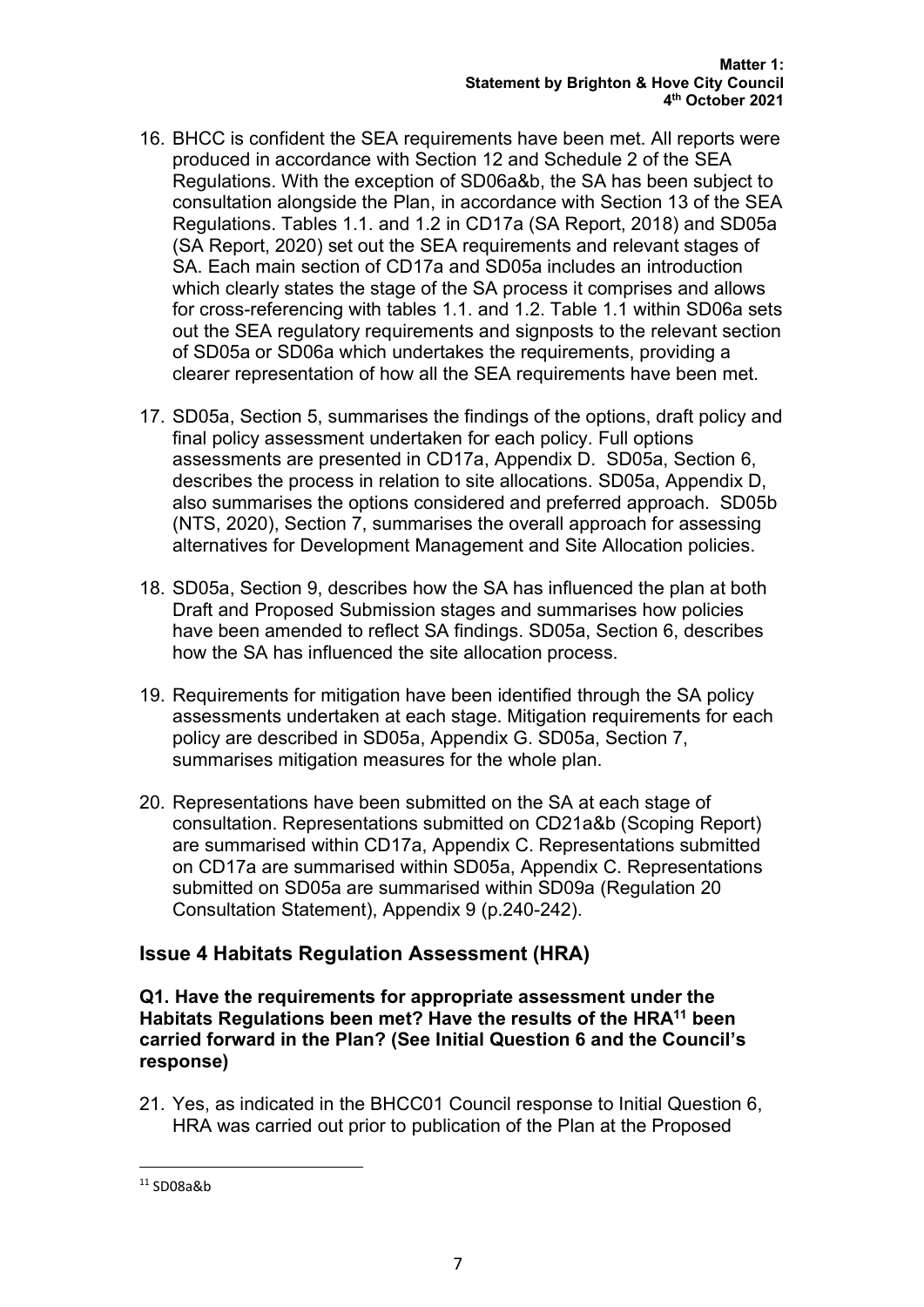Submission (Regulation 19) stage. The SD08a HRA Screening Report, supplemented by the SD08b Air Quality Impact Assessment of Traffic related Effects on Ashdown Forest concluded that the planned growth through the proposed CPP2 policies and site allocations will not result in an adverse effect on the integrity of Ashdown Forest SAC either alone or 'in combination' with other plans and projects'. Natural England was formally consulted on the HRA work and agreed these findings (SD08c).

# Issue 5 Purpose of the Plan and consistency with City Plan Part One Brighton and Hove City Council's Development Plan Document (March 2016) (City Plan Part 1)

#### Q1. Is the intention and purpose of the Plan and its relationships with other plans clear? Is the Plan consistent with the City Plan Part 1? (See Initial Question 17 and the Council's response)

22. Yes, the intention and purpose of the Plan and its relationships with other plans is clear. As described in the LDS, the introduction to CPP2 and in the Council's response to Inspectors Initial Questions (Question 17) the CPP2 supports the delivery of the CPP1 strategy for accommodating growth through additional strategic site allocations SSA1-SSA7, through housing and mixed use allocations H1 – H3 and E1 and complementing the strategic policies by detailed development management policies (DM1 – DM46). BHCC01, Appendix 2 sets out the requirements of CPP2 in order to fulfil its purpose and meet the requirements of CPP1. Additional modifications are proposed to update CPP2 Section 1.

#### Q2. Is its relationship with the Joint Area Action Plan (JAAP) for Shoreham Harbour and respective policies maps clear?

- 23. Yes, the JAAP (CD09) forms part of the development plan for Adur, Brighton & Hove and West Sussex County Council and should be read in conjunction with the Adur Local Plan (2017), CPP1 and CPP2. This relationship is described in CPP1, paragraph 1.4, shown in Figure 1 and summarised in CPP2, paragraph 1.9 with factual updates to reflect its adoption included in BHCC02 Revised Schedule of Revised Modifications (AM01).
- 24. CPP1 Table 2, page 32 and Policy DA8 Shoreham Harbour indicate the role of the Development Area in meeting the city's housing target and employment needs. CPP2 Policy H1 at Tables 6 and 7 include the adopted JAAP housing allocations within the City Plan area. The tables cross reference the JAAP site allocations and policy reference numbers. Where a housing or mixed use housing site is located within the JAAP area, more detailed policy to guide and assess development proposals is set out in CD09.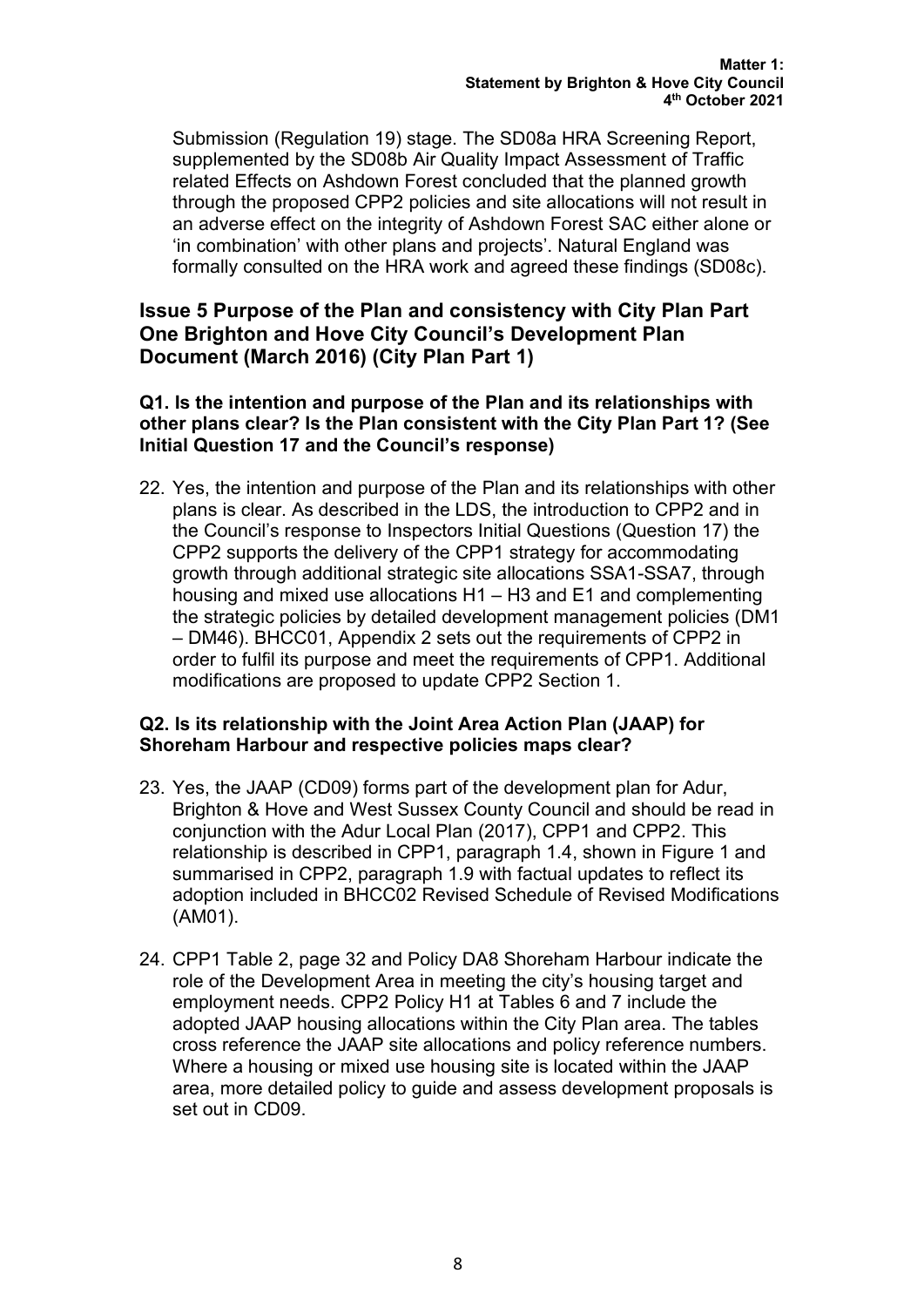- 25. In order to comply with legislation, following the adoption of Shoreham Harbour JAAP (24 October 2019) the council's adopted Policies Map (CD05 - 07) was updated in 2020.
- 26. SD03a Proposed changes to the Adopted Policies Map (Brighton & Hove CPP1 and Shoreham Harbour JAAP) to show the Proposed Submission CPP2 policies – West 2020 map was updated at the CPP2 submission stage in 2020 to show the JAAP designations and allocations as shown on the CD05-07.

#### Q3. Does the Plan set out an appropriate framework and allow an appropriate role for neighbourhood plans, having regard to the current progress made in relation to their preparation in the City? (See Initial Question 26 and the Council's response)

- 27. Yes. CPP2 allocates sites for development and sets out policies to guide decision making across the city, whilst leaving sufficient scope for neighbourhood groups to develop more area specific policies in Neighbourhood Plans.
- 28. Explicit links with neighbourhood plans are identified in policies DM38 (para 2.295) and DM45 (para 2.368) providing scope for neighbourhood plans to designate their own Local Green Spaces or Community Energy facilities. SSA4 recognises that proposed development should meet the policy requirements of a future Hove Station Neighbourhood Plan.
- 29. Neighbourhood plans could include policies that cover many other aspects pertinent to the neighbourhood area, such as design standards, transport, and accessibility. There is also scope for neighbourhood plans to promote more development than set out in the City Plan through allocations for land uses such as housing.

#### Q4. Do the proposed changes to the policies map correctly illustrate geographically the application of the policies in the Plan?

30. Yes, the proposed changes to the policies map are shown on:

SD03a - proposed changes to the policies map - West - April 2020 SD03b - proposed changes to the policies map - Central - April 2020 SD03c - proposed changes to the policies map - East - April 2020

- 31. CPP2 Appendix 6, Tables 1 and 2 describe the changes that are required to be made to the adopted CPP1 policies map to illustrate geographically the application of the CPP2 policies.
- 32. Changes that are required as a result of the council's proposed main modifications are set out in Table 4 of BHCC02 Revised Schedule of Main Modifications (and updated in BHCC05).